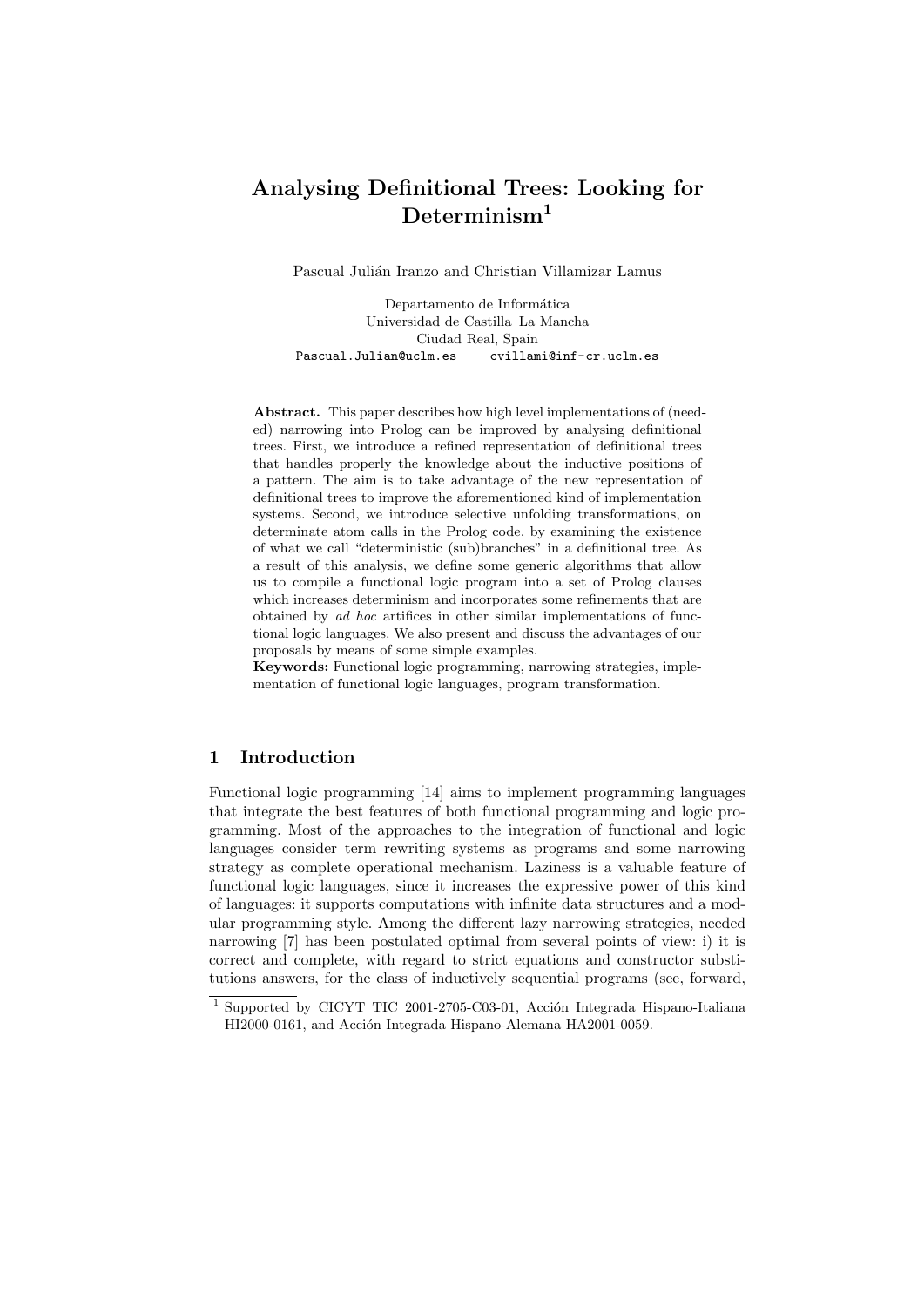Definition 2); ii) it computes minimal length derivations, if common variables are shared; and iii) no redundant answers are obtained. Some of these optimality properties have also been established for a broader class of term rewriting systems defining non–deterministic functions [4]. Needed narrowing addresses computations by means of some structures, namely definitional trees [2], which contain all the information about the program rules. These structures allow us to select a position of the term which is being evaluated and this position points out to a reducible subterm that is "unavoidable" to reduce in order to obtain the result of the computation. It is accepted that the framework for declarative programing based on non–deterministic lazy functions of [20] also uses definitional trees as part of its computational mechanism. In recent years, a great effort has been done to provide the integrated languages with high level implementations of this computational model into Prolog (see for instance [3, 9, 15, 18] and [21]). This paper investigates how an analysis of definitional trees can introduce improvements in the quality of the Prolog code generated by these implementation systems.

The paper is organized as follows: Section 2 recalls some basic notions we use in the rest of the sections. In Section 3 we describe a refined representation of definitional trees and we give an algorithm for their construction in the style of [17]. Section 4 introduces two new translation techniques: Section 4.1 discusses how to take advantage of the new representation of definitional trees to improve (needed) narrowing implementations; Section 4.2 presents an algorithm, guided by the structure of a definitional tree, which is able to produce the same effect as if a determinate unfolding transformation was applied on the compiled Prolog code. Section 5 presents some experiments that show the effectiveness of our proposals. Section 6 discuses the relation of our techniques to other research on functional logic programming and logic programming. Finally, Section 7 contains our conclusions.

## 2 Preliminaries

We consider first order expressions or *terms* built from symbols of the set of variables  $\mathcal X$  and the set of function symbols  $\mathcal F$  in the usual way. The set of terms is denoted by  $\mathcal{T}(\mathcal{F}, \mathcal{X})$ . We sometimes write  $f/n \in \mathcal{F}$  to denote that f is a  $n$ -ary function symbol. If t is a term different from a variable,  $Root(t)$  is the function symbol heading t, also called the root symbol of t. A term is linear if it does not contain multiple occurrences of the same variable.  $Var(o)$  is the set of variables occurring in the syntactic object o. We write  $\overline{o_n}$  for the sequence of objects  $o_1, \ldots, o_n$ .

A substitution  $\sigma$  is a mapping from the set of variables to the set of terms, with finite domain  $Dom(\sigma) = \{x \in \mathcal{X} \mid \sigma(x) \neq x\}$ . We denote the identity substitution by id. We define the composition of two substitutions  $\sigma$  and  $\theta$ , denoted  $\sigma \circ \theta$  as usual:  $\sigma \circ \theta(x) = \hat{\sigma}(\theta(x))$ , where  $\hat{\sigma}$  is the extension of  $\sigma$  to the domain of the terms. A *renaming* is a substitution  $\rho$  such that there exists the inverse substitution  $\rho^{-1}$  and  $\rho \circ \rho^{-1} = \rho^{-1} \circ \rho = id$ .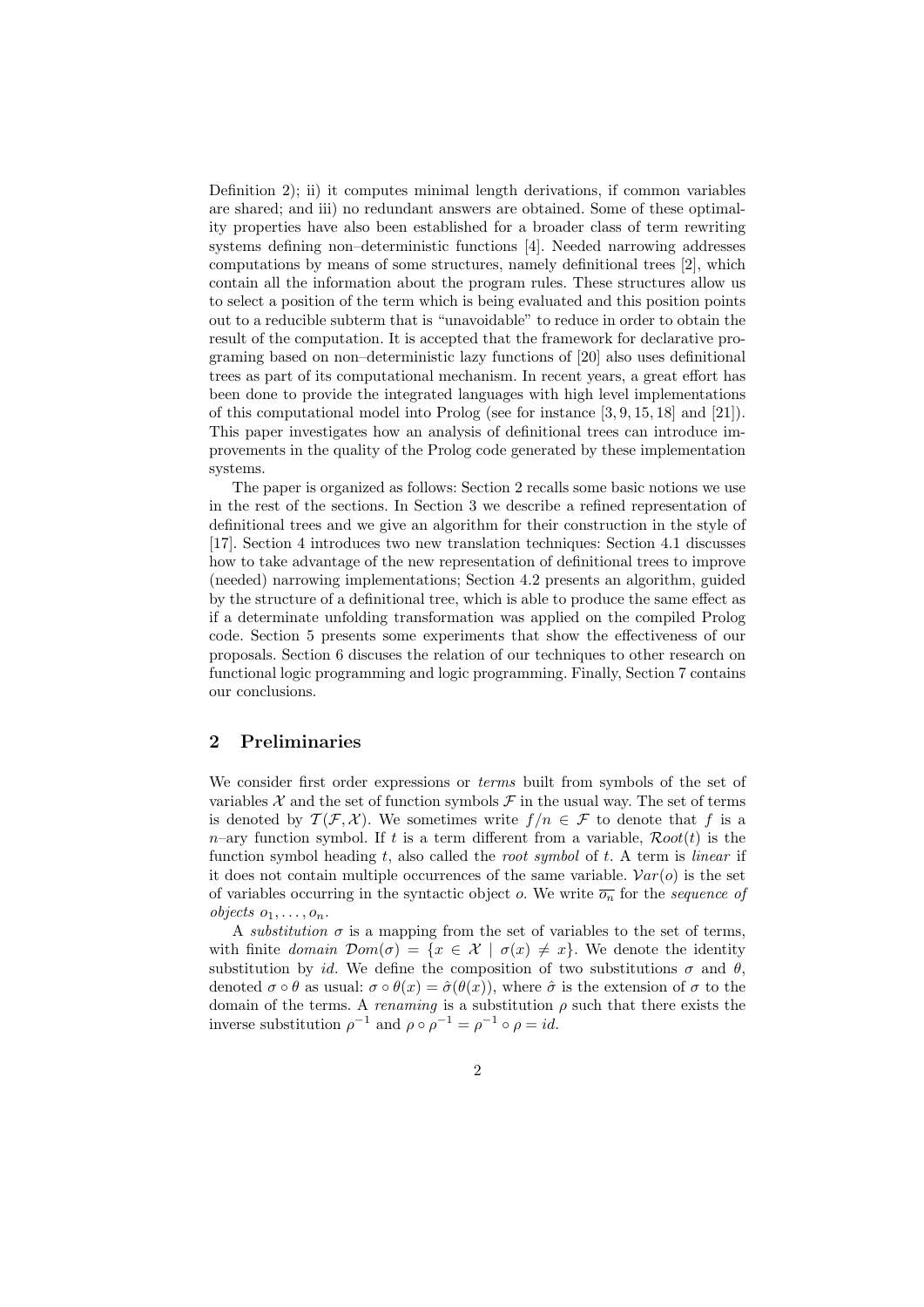A term t is more general than s (or s is an instance of t), in symbols  $t \leq s$ , if  $(\exists \sigma)$   $s = \sigma(t)$ . Two terms t and t' are variants if there exists a renaming  $\rho$ such that  $t' = \rho(t)$ . We say that t is *strictly* more general than s, denoted  $t < s$ , if  $t \leq s$  and t and s are not variants. The quasi-order relation " $\leq$ " on terms is often called *subsumption order* and " $\lt$ " is called *strict subsumption order*.

Positions of a term t (also called *occurrences*) are represented by sequences of natural numbers used to address subterms of t. The concatenation of the sequences p and w is denoted by p.w. Two positions p and p' of t are *comparable* if  $(\exists w)$   $p' = p.w$  or  $p = p'.w$ , otherwise are *disjoint* positions. Given a position p of t,  $t|_p$  denotes the subterm of t at position p and  $t[s]_p$  denotes the result of replacing the subterm  $t|_p$  by the term s. Let  $\overline{p_n}$  be a sequence of disjoint positions of a term t,  $t[s_1]_{p_1} \ldots [s_n]_{p_n}$  denotes the result of simultaneously replacing each subterm  $t|_{p_i}$  by the term  $s_i$ , with  $i \in \{1, \ldots, n\}$ .

#### 2.1 Term rewriting systems

We limit the discussion to unconditional term rewriting systems<sup>1</sup>. A rewrite rule is a pair  $l \to r$  with  $l, r \in \mathcal{T}(\mathcal{F}, \mathcal{X}), l \notin \mathcal{X}$ , and  $Var(r) \subseteq Var(l)$ . The terms l and r are called the *left–hand side* (lhs) and right–hand side (rhs) of the rewrite rule, respectively. A term rewriting system (TRS)  $\mathcal{R}$  is a finite set of rewrite rules.

We are specially interested in TRSs whose associate signature  $\mathcal F$  can be partitioned into two disjoint sets  $\mathcal{F} = \mathcal{C} \oplus \mathcal{D}$  where  $\mathcal{D} = \{Root(l) | (l \rightarrow r) \in \mathcal{R}\}\$ and  $\mathcal{C} = \mathcal{F} \setminus \mathcal{D}$ . Symbols in C are called *constructors* and symbols in D are called defined functions or operations. Terms built from symbols of the set of variables  $\mathcal X$  and the set of constructors  $\mathcal C$  are called *constructor terms*. A pattern is a term of the form  $f(\overline{d_n})$  where  $f/n \in \mathcal{D}$  and  $\overline{d_n}$  are constructor terms. A term  $f(\overline{x_n})$ , where  $\overline{x_n}$  are different variables, is called generic pattern. A TRS is said to be constructor–based (CB) if the lhs of its rules are patterns. For CB TRSs, a term t is a head normal form (hnf) if t is a variable or  $Root(t) \in C$ .

A TRS is said to be *left–linear* if for each rule  $l \rightarrow r$  in the TRS, the lhs l is a linear term. We say that a TRS is non–ambiguous or non–overlapping if it does not contain critical pairs (see [10] for a standard definition of critical pair). Left–linear and non–ambiguous TRSs are called orthogonal TRSs.

Inductively sequential TRSs are a proper subclass of CB orthogonal TRSs. The definition of this class of programs make use of the notion of definitional tree. For the sake of simplicity and because further complications are irrelevant for our study, in the following definition, we ignore the exempt nodes that appear in the original definition of  $[2]$  and also the *or*-nodes of  $[18]$  used in the implementation of Curry [17]. Note also, that or–nodes lead to parallel definitional trees and thus out of the class of inductively sequential systems.

### Definition 1. [Partial definitional tree]

Given a CB TRS R, P is a partial definitional tree with pattern  $\pi$  if and only if one of the following cases hold:

<sup>&</sup>lt;sup>1</sup> This is not a true limitation for the expressiveness of a programming language relaying on this class of term rewriting systems [5].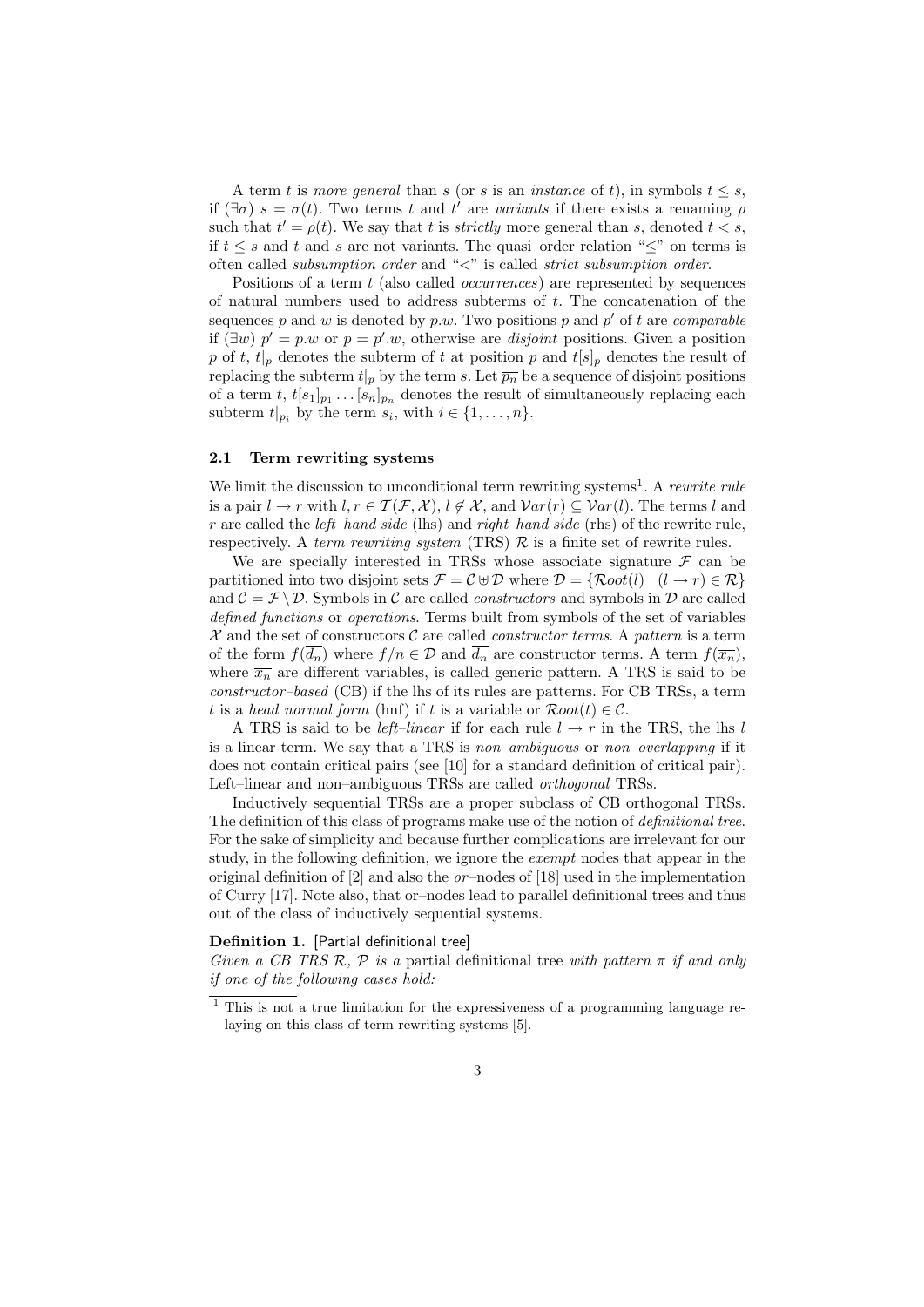

Fig. 1. Definitional tree for the function " $f$ " of Example 1

- 1.  $P = rule(\pi, l \rightarrow r)$ , where  $\pi$  is a pattern and  $l \rightarrow r$  is a rewrite rule in R such that  $\pi$  is a variant of l.
- 2.  $\mathcal{P} = branch(\pi, o, \overline{\mathcal{P}_k})$ , where  $\pi$  is a pattern, o is a variable position of  $\pi$ (called inductive position),  $\overline{c_k}$  are different constructors, for some  $k > 0$ , and for all  $i \in \{1, \ldots, k\}$ ,  $\mathcal{P}_i$  is a partial definitional tree with pattern  $\pi[c_i(\overline{x_n})]_o$ , where n is the arity of  $c_i$  and  $\overline{x_n}$  are new variables.

From a declarative point of view, a partial definitional tree  $P$  can be seen as a set of linear patterns partially ordered by the strict subsumption order "<" [4]. Given a defined function  $f/n$ , a *definitional tree of f* is a partial definitional tree whose pattern is a generic pattern and its leaves contain variants of all the rewrite rules defining  $f$ .

Example 1. Given the rules defining the function  $f/3$ 

$$
R_1: f(a, b, X) \to r_1
$$
,  $R_2: f(b, a, c) \to r_2$ ,  $R_3: f(c, b, X) \to r_3$ .

a definitional tree of f is:

$$
branch(f(X_1, X_2, X_3), 1, \\ branch(f(a, X_2, X_3), 2, rule(f(a, b, X_3), R_1)), \\ branch(f(b, X_2, X_3), 2, branch(f(b, a, X_3), 2, rule(f(b, a, c), R_2))), \\ branch(f(c, X_2, X_3), 2, rule(f(c, b, X_3), R_3)))
$$

Note that there can be more than one definitional tree for a defined function. It is often convenient and simplifies understanding to provide a graphic representation of definitional trees, where each node is marked with a pattern and the inductive position in branches is surrounded by a box. Figure 1 illustrates this concept.

#### Definition 2. [Inductively Sequential TRS]

A defined function f is called inductively sequential if it has a definitional tree. A rewrite system  $R$  is called inductively sequential if all its defined functions are inductively sequential.

In this paper we are mainly interested in inductively sequential TRSs (or proper subclasses of them) which are called *programs*.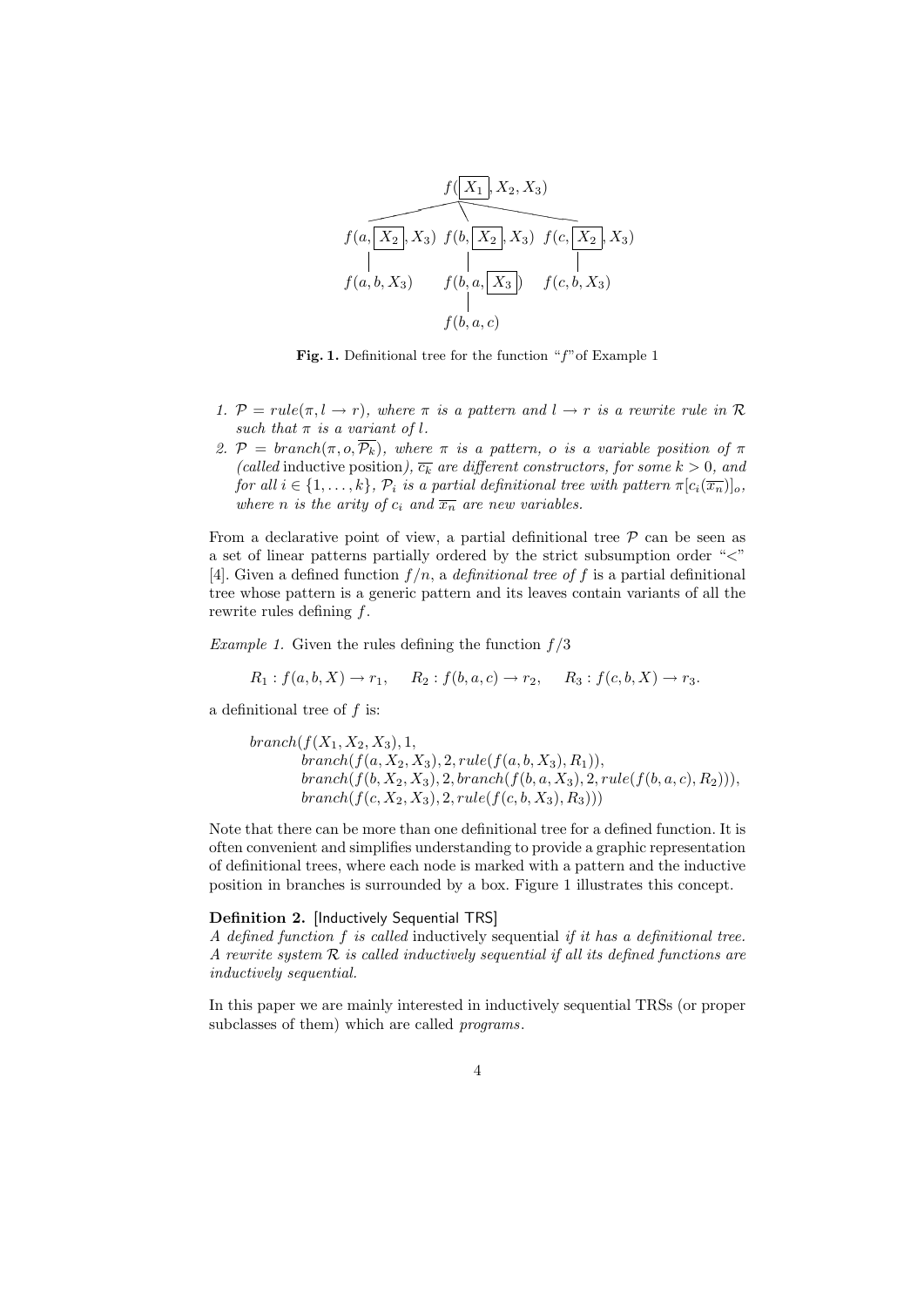#### 2.2 Definitional trees and Narrowing Implementations into Prolog

Most of the relevant implementations of functional logic languages, which use needed narrowing as operational mechanism, are based on the compilation of the programs written in these languages into Prolog [9, 15, 18, 19]. These implementation systems may be thought as a translation process that essentially consists in the following:

- 1. An algorithm to transform the program rules in a functional logic program into a set of definitional trees (See [18] and [17] for some of those algorithms).
- 2. An algorithm that takes the definitional trees as an input parameter and visits their nodes, generating a Prolog clause for each visited node. Since definitional trees contain all the information about the original program as well as information to guide the (optimal) pattern matching process during the evaluation of expressions, the set of generated Prolog clauses is able to simulate the intended narrowing strategy being implemented.

In the case of functional logic programs with a needed narrowing semantics, a generic algorithm for the translation of definitional trees into a set of clauses is given in [15]. When we apply that algorithm to the definitional tree of function  $f$  in Example 1, we obtain the following set of Prolog clauses:

% Clause for the root node: it exploits the first inductive position  $f(X1, X2, X3, H) := \text{hnf}(X1, HX1), f_1(HX1, X2, X3, H).$ % Clauses for the remainder nodes:  $f_1(a, X2, X3, H)$ : - hnf(X2, HX2),  $f_1_a_2(HX2, X3, H)$ .  $f_1_a_2(b, X3, H) := hnf(r1, H)$ .  $f_1(b, X2, X3, H)$ : - hnf(X2, HX2),  $f_1_b_2(HX2, X3, H)$ .  $f_1_b_2(a, X3, H)$ : - hnf(X3, HX3),  $f_1_b_2_2_a_3(HX3, H)$ .  $f_1_b_2_a_3(c, H) := hnf(r2, H)$ .  $f_1(c, X2, X3, H)$ :- hnf(X2, HX2),  $f_1_c_2(HX2, X3, H)$ .  $f_1_c_2(b, X3, H)$ : - hnf(r3, H).

where  $\text{hnf}(T, H)$  is a predicate that is true when H is the hnf of a term T. For this example, the clauses defining the predicate hnf are:

```
% Evaluation to head normal form (hnf).
hnf(T, T) :- var(T), !.hnf(f(X1, X2, X3), H) :- !, f(X1, X2, X3, H).
hnf(T, T). % otherwise the term T is a hnf;
```
The meaning of these set of clauses is very easy to understand. For evaluating a term  $t = f(t_1, t_2, t_3)$  to a hnf, first, it is necessary to evaluate (to a hnf) the substerms of  $t$  at the inductive positions of the patterns in the definitional tree associated with  $f$  (in the order dictated by that definitional tree — see Figure 1). Hence, for our example: we compute the hnf of  $t_1$  and then the hnf of  $t_2$ ; if b is the hnf of  $t_1$  and a is the hnf of  $t_2$ , we have to compute the hnf of  $t_3$ ; if the hnf of  $t_3$  is c then the hnf of t will be the hnf of  $r_2$  else the computation fails (see the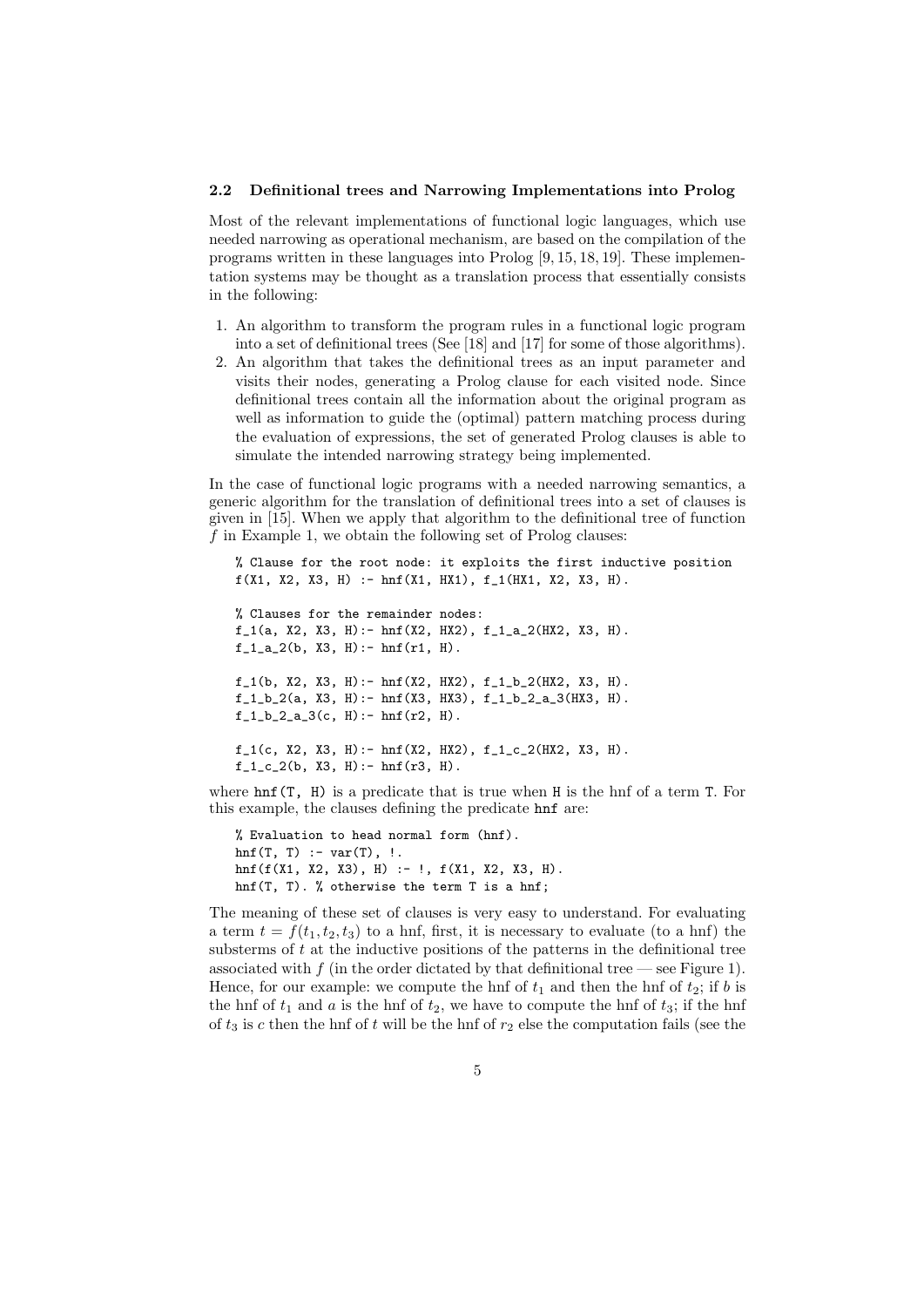

Fig. 2. Refined definitional tree for the function "f"of Example 1

sixth clause). On the other hand, if the hnf of  $t_1$  is a or c it suffices to evaluate  $t_2$  to a hnf, disregarding  $t_3$ , in order to obtain the final value. This evaluation mechanism conforms with the needed narrowing strategy of [7], as it has been formally demonstrated in [1].

### 3 A Refined Representation of Definitional Trees

As we have just seen, building definitional trees is the first step of the compilation process in high level implementations of needed narrowing into Prolog. Therefore, providing a suitable representation structure for the definitional trees associated with a functional logic program may be an important task in order to improve those systems. In this section we give a refined representation of definitional trees that saves memory allocation and is the basis for further improvements.

It is noteworthy that the function  $f$  of Example 1 has two definitional trees: the one depicted in Figure 1 and a second one obtained by exploiting position 2 of the generic pattern  $f(X_1, X_2, X_3)$ . Hence, this generic pattern has two inductive positions. We can take advantage of this situation if we "simultaneously" exploit these two positions to obtain the definitional tree depicted in the Figure 2. This new representation cuts the number of nodes of the definitional tree from eight to five nodes. Note also that this kind of representation reduces the number of possible definitional trees associated with a function. Actually, using the new representation, there is only one definitional tree for f.

The main idea of the refinement is as follows: when a pattern has several inductive positions, exploit them altogether. Therefore we need a criterion to detect inductive positions. This criterion exists and it is based on the concept of uniformly demanded position of [18].

#### Definition 3. [Uniformly demanded position]

Given a pattern  $\pi$  and a TRS R, Let be  $\mathcal{R}_{\pi} = \{l \to r | (l \to r) \in \mathcal{R} \land \pi \leq l\}.$ A variable position p of the pattern  $\pi$  is said to be: (i) demanded by a lhs l of a rule in  $\mathcal{R}_{\pi}$  if  $Root(l_{p}) \in \mathcal{C}$ . (ii) uniformly demanded by  $\mathcal{R}_{\pi}$  if p is demanded for all lhs in  $\mathcal{R}_{\pi}$ .

We write  $\mathcal{UDP}os(\pi)$  to denote the set of uniformly demanded positions of the pattern  $\pi$ . The following proposition establishes a necessary condition for a position of a pattern to be an inductive position.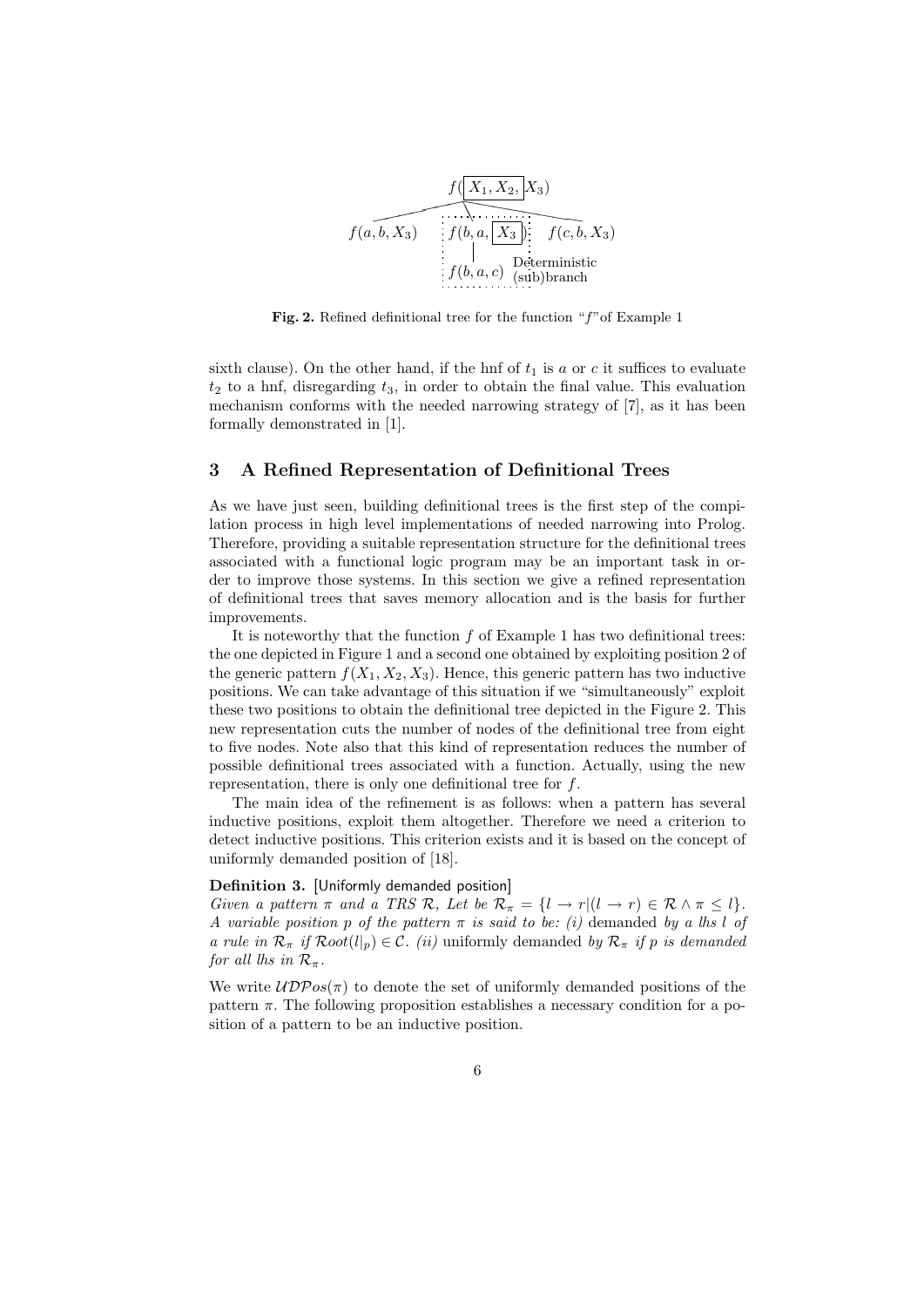**Proposition 1.** Let R be an inductively sequential TRS and let  $\pi$  be the pattern of a branch node of a definitional tree  $P$  of a function defined in  $R$ . If o is an inductive position of  $\pi$  then o is uniformly demanded by  $\mathcal{R}_{\pi}$ .

*Proof.* We proceed by contradiction. Assume  $o$  is not uniformly demanded by  $\mathcal{R}_{\pi}$ . Hence, there must exist some  $(l \to r) \in \mathcal{R}_{\pi}$  such that  $Root(l|_{o}) = c \in \mathcal{C}$ , and some  $(l' \to r') \in \mathcal{R}_{\pi}$  such that  $l' \mid o \in \mathcal{X}$ . Since o is the inductive position of the branch node whose pattern is  $\pi$ , by definition of definitional tree,  $\pi$  <  $\pi[c(\overline{x_n})]_o \leq l$  and  $\pi \leq l'$ . Therefore it is impossible to built a partial definitional tree with leaves  $l$  and  $l'$  by exploiting the position  $o$ , which contradicts the hypothesis that  $\sigma$  is an inductive position.

The converse proposition is more involving to formulate but not difficult to establish. In the following, given two partial definitional trees  $P_1$  and  $P_2$ , we say  $\mathcal{P}_1 \preceq \mathcal{P}_2$  if and only if  $\mathcal{P}_1 = \mathcal{P}_2$  or  $\mathcal{P}_1 \prec \mathcal{P}_2$ , where  $\mathcal{P}_1 \prec \mathcal{P}_2$  if  $\mathcal{P}_1$  is a proper subtree of  $\mathcal{P}_2$ .

**Proposition 2.** Let  $\mathcal{R}$  be an inductively sequential TRS. Let  $\mathcal{P}$  a partial definitional tree, with pattern  $\pi$ , and o a variable position of  $\pi$ . If o is uniformly demanded by  $\mathcal{R}_{\pi}$  then there exists a partial definitional tree  $\mathcal{P}' \preceq \mathcal{P}$ , with pattern  $\pi'$ , such that o is an inductive position of  $\pi'$ .

*Proof.* By structural induction on the shape of  $P$ .

– Base case:  $\mathcal P$  is a leaf.

Then, the proposition vacuously holds, since the pattern  $\pi$  of  $\mathcal P$  does not have uniformly demanded positions ( $\pi$  is a variant of a lhs of a rule R and  $\mathcal{R}_{\pi}$  is a singleton containing the rule R).

– Inductive case:  $P$  is a branch.

If o is uniformly demanded by  $\mathcal{R}_{\pi}$  then, by definition, o is a variable position of  $\pi$  and for each rule  $(l_i \rightarrow r_i) \in \mathcal{R}_{\pi}$ ,  $Root(l_i|_o) = c_i \in \mathcal{C}$ . Hence, it is possible to build the set of (child) patterns  $\pi[c_i(\overline{x}_n)]_o$  (where n is the arity of  $c_i$  and  $\overline{x_n}$  are new variables). Therefore, o is a candidate to be an inductive position. Two cases may occur:

- 1. In fact,  $\rho$  is the inductive position of the pattern  $\pi$  and the proof is done, since  $\mathcal{P}' = \mathcal{P}$ .
- 2. Assume  $o'' \neq o$  is the inductive position of  $\pi$ . Then, by definition of partial definitional tree, there exists a pattern  $\pi'' = \pi[c_i(\overline{x_n})]_{o''}$ , which is the pattern of a definitional tree  $\mathcal{P}'' \prec \mathcal{P}$ . Clearly, *o* is a variable position of  $\pi''$  and it is uniformly demanded by the set of rules  $\mathcal{R}_{\pi''} \subseteq \mathcal{R}_{\pi}$ . Therefore, by the inductive hypothesis, there exists a partial definitional tree  $\mathcal{P}' \prec \mathcal{P}''$ , with pattern  $\pi'$ , and o is the inductive position of  $\pi'$ . This concludes the proof.

Hence, the concept of uniformly demanded position and Proposition 1 give us a syntactic criterion to detect if a variable position of a pattern is an inductive position or not and, therefore, a guideline to built a definitional tree: (i) Given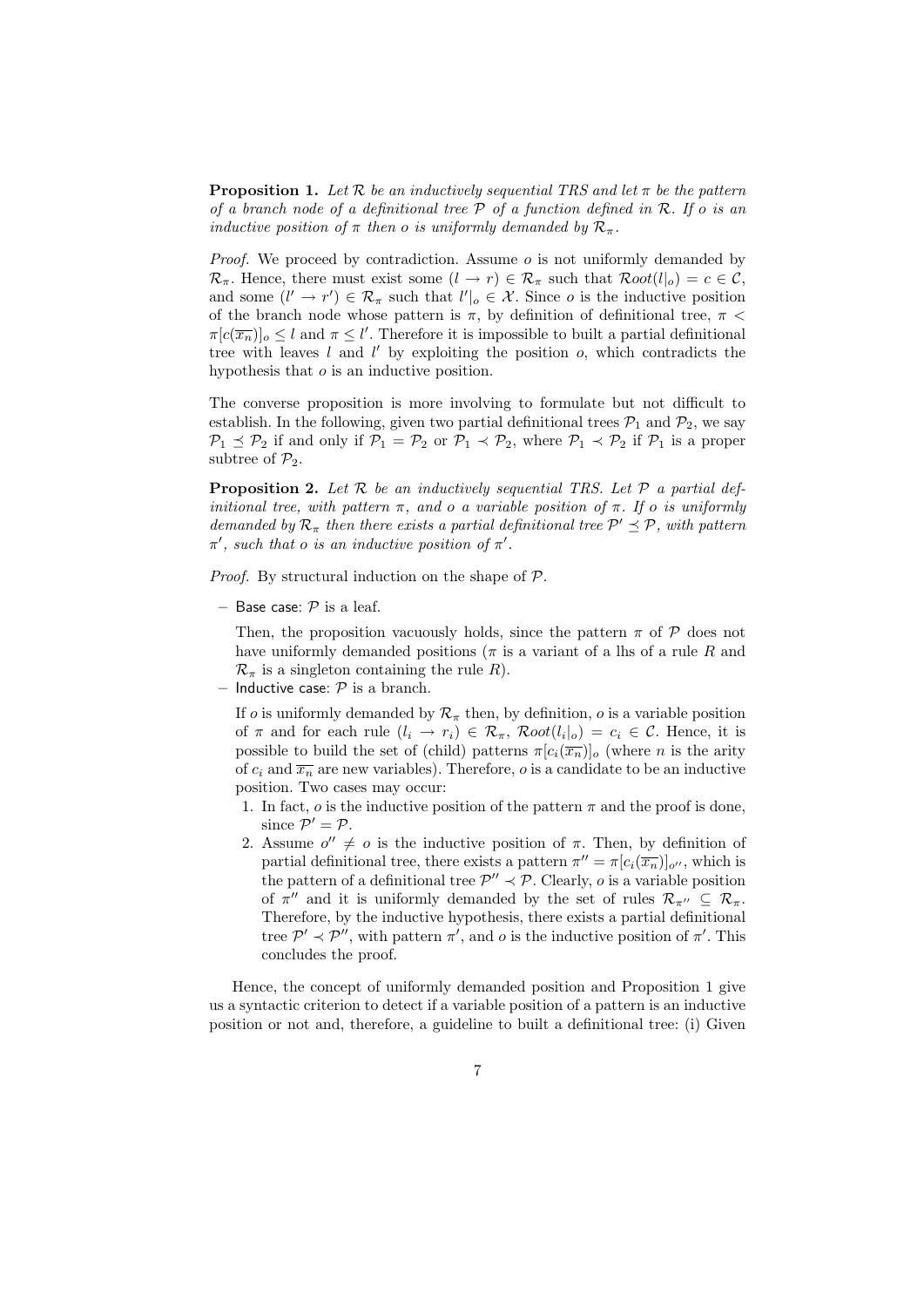a branch node, select a uniformly demanded position of its pattern; fix it as an inductive position of the branch node and generate the corresponding child nodes. (ii) If the node doesn't have uniformly demanded positions then there two possibilities: the node is a leaf node, if it is a variant of a lhs of the considered TRS, or it is a "failure" node, and it is impossible to build the definitional tree. The following algorithm, in the style of [17], uses this scheme to build a refined partial definitional tree  $rpdf(\pi, \mathcal{R}_{\pi})$  for a pattern  $\pi$  and rules  $\mathcal{R}_{\pi} = \{l \rightarrow r \mid$  $(l \to r) \in \mathcal{R} \wedge \pi \leq l$ :

1. If  $\mathcal{UDPos}(\pi) = \emptyset$  and there is only one rule  $(l \to r) \in \mathcal{R}_{\pi}$  and a renaming  $\rho$ such that  $\pi = \rho(l)$ :

 $rpdf(\pi, \mathcal{R}_{\pi}) = rule(\pi, \rho(l) \rightarrow \rho(r));$ 

2. If  $\mathcal{UDP}os(\pi) \neq \emptyset$  and for all  $(c_{i_1}, \ldots, c_{i_m}) \in \mathcal{C}_{\pi}, \mathcal{P}_i = rpdt(\pi_i, \mathcal{R}_{\pi_i}) \neq \texttt{fail}:$  $rpdf(\pi, \mathcal{R}_{\pi}) = branch(\pi, \overline{o_m}, \overline{\mathcal{P}_k});$ 

where  $\overline{o_m}$  is the sequence of uniformly demanded positions in  $\mathcal{UDPos}(\pi)$ ,  $\mathcal{C}_{\pi} = \{(c_{i_1}, \ldots, c_{i_m}) | (l_i \to r_i) \in \mathcal{R}_{\pi} \land Root(l_i|_{o_1}) = c_{i_1} \land \ldots \land Root(l_i|_{o_m}) =$  $c_{i_m}$ ,  $k = |\mathcal{C}_{\pi}| > 0$ ,  $\pi_i = \pi[c_{i_1}(\overline{x_{n_{i_1}}})]_{o_1} \dots [c_{i_m}(\overline{x_{n_{i_m}}})]_{o_m}$  and  $\overline{x_{n_{i_1}}}, \dots, \overline{x_{n_{i_m}}}$ are new variables.

3. Otherwise,  $rpdf(\pi, \mathcal{R}_{\pi}) = \texttt{fail}.$ 

Given an inductively sequential TRS  $\mathcal R$  and a *n*–ary defined function f in  $\mathcal R$ , the definitional tree of f is  $rdt(f, \mathcal{R}) = r\rho dt(\pi_0, \mathcal{R}_{\pi_0})$  where  $\pi_0 = f(\overline{x_n})$ . Note that, for an algorithm like the one described in [17] the selection of the inductive positions of the pattern  $\pi$  is non–deterministic, if  $\mathcal{UDP}os(\pi) \neq \emptyset$ . Therefore, it is possible to build different definitional trees for an inductively sequential function, depending on the inductive position which is selected. On the contrary, our algorithm deterministically produces a single definitional tree for each inductively sequential function. Note also that it matches the more informal algorithm that appears in [17] when, for each branch node, there is only one inductive position.

We illustrate the previous algorithm and last remarks by means of a new example.

*Example 2.* Given the rules defining the function  $f/2$ 

$$
R_1: f(0,0) \to 0, R_2: f(s(X),0) \to s(0), R_3: f(s(X), s(s(Y))) \to f(X,Y).
$$

the last algorithm builds the following definitional tree for  $f$ :

$$
branch(f(X_1, X_2), (1, 2),\nrule(f(0,0), R_1),\nrule(f(s(X_3), 0), R_2),\nbranch(f(s(X_3), s(X_4)), (2.1), rule(f(s(X_3), s(s(X_5))), R_3))
$$

which is depicted in Figure 3. The algorithm for generating definitional trees of [17] may build two definitional trees for f (depending on whether position 1 or position 2 is selected as the inductive position of the generic pattern  $f(X_1, X_2)$ . Both of these trees have seven nodes, while the new representation of Figure 3 reduces the number of nodes of the definitional tree to five nodes.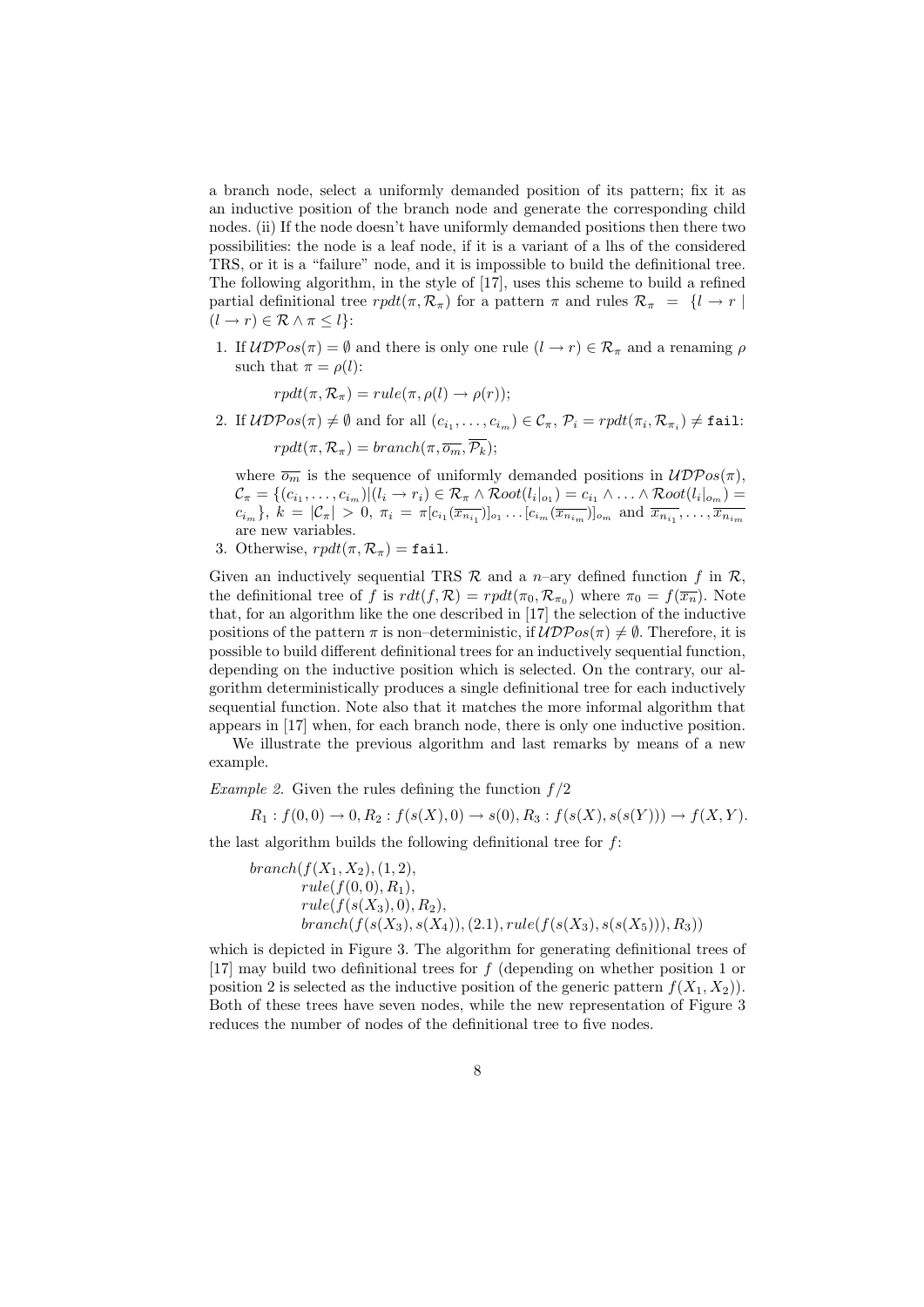

Fig. 3. Refined definitional tree for the function "f"of Example 2

As it has been proposed in [9], it is possible to obtain a simpler translation scheme of functional logic programs into Prolog if definitional trees are first compiled into case expressions. That is, functions are defined by only one rule where the lhs is a generic pattern and the rhs contains case expressions to specify the pattern matching of actual arguments. The use of case expressions doesn't invalidate our argumentation. Thus, we can transform the definitional tree of Example 2 in the following case expression:

$$
f(X_1, X_2) = \text{case} (X_1, X_2) \text{ of}
$$
  
\n
$$
(0, 0) \rightarrow 0
$$
  
\n
$$
(s(X_3), 0) \rightarrow s(0)
$$
  
\n
$$
(s(X_3), s(X_4)) \rightarrow \text{case} (X_4) \text{ of}
$$
  
\n
$$
s(X_5) \rightarrow f(X_3, X_5)
$$

A case expression, like this, will be evaluated by reducing a tuple of arguments to their hnf and matching them with one of the patterns of the case expression.

# 4 Improving Narrowing Implementations into Prolog

This section discuses two improvements in the translation of non-strict functional logic programs into Prolog which are based in the analysis of definitional trees. These translation techniques can be applied jointly or separately.

### 4.1 Translation Based on Refined Definitional Trees

The refined representation of definitional trees introduced in Section 3 is very close to the standard representation of definitional trees, but it is enough to provide further improvements in the translation of functional logic programs into Prolog.

It is easy to adapt the translation algorithm that appears in [15] to use our refined representation of definitional trees as input.

 $Trans(\overline{\mathcal{T}_n}, p) := Trans(\mathcal{T}_1), \ldots, Trans(\mathcal{T}_n);$  $Trans(rule(\pi, \pi \rightarrow r), p) :=$ produceCode :  $f_p(\overline{t_m},\texttt{H})$  :-  $\verb+lnf+(r,\texttt{H}).$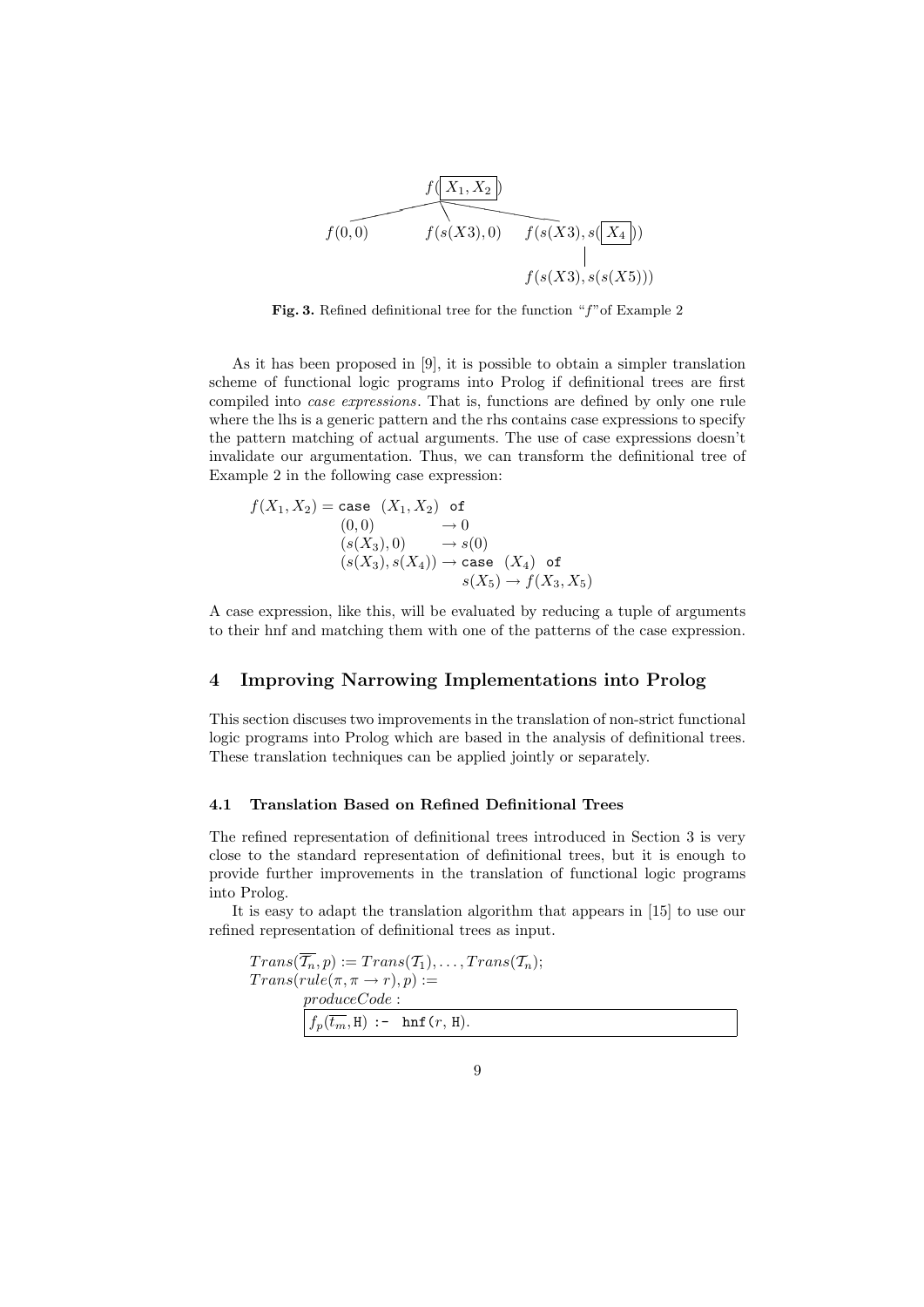$Trans(branch(\pi, (o_1, \ldots, o_n), \overline{T'}), p) :=$ produceCode :  $f_p(\overline{t_m}, \mathbf{H})$  :hnf (X<sub>1</sub>, Y<sub>1</sub>), ..., hnf (X<sub>n</sub>, Y<sub>n</sub>),  $f_{p\cup \{o_1,...,o_n\}}(\overline{t'_m},\texttt{H}).$  $Trans(\overline{\mathcal{T}'}, p \cup \{o_1, \ldots, o_n\});$ where  $\pi = f(\overline{t_m})$ ,  $\pi|_{o_1} = X_1, \ldots, \pi|_{o_n} = X_n$  and  $\pi[Y_1]_{o_1} \ldots [Y_n]_{o_n} =$  $f(\overline{t'_m}).$ 

If we apply this slightly different algorithm to the refined definitional tree of Figure 2, we obtain the following set of clauses, where the inductive positions 1 and 2 are exploited altogether:

```
% Clause for the root node:
f(X1, X2, X3, H) := \text{hnf}(X1, HX1), \text{hnf}(X2, HX2), f_1_2(HX1, HX2, X3, H).% Clauses for the remainder nodes:
f_1_2(a, b, X3, H): - hnf(r1, H).
f_1_2(b, a, X3, H):- hnf(X3, HX3), f_1_2_b_a(HX3, H).
f_1_2__b_2(c, H) := hnf(r2, H).
f_1_2(c, b, X3, H): - hnf(r3, H).
```
where we have cut the number of clauses with regard to the standard representation into Prolog (of the rules defining function  $f$ ) presented in Section 2.2. The number of clauses is reduced in the same proportion the number of nodes of the standard definitional tree for  $f$  were cut. As we are going to show in Section 5, this refined translation technique is able to improve the efficiency of the implementation system.

On the other hand, it is important to note that the kind of improvements we are mainly studying in this subsection can not be obtained by an unfolding transformation process applied to the set of clauses produced by the standard algorithm of [15]: In fact, it is not possible to obtain the above set of clauses by an unfolding transformation of the set of clauses shown in Section 2.2.

### 4.2 Selective Unfolding Transformations

The analysis of definitional trees provides further opportunities for improving the translation of inductively sequential programs into Prolog. For instance, we can take notice that the definitional tree of function  $f$  in Example 1 has a "deterministic" (sub)branch, that is, a (sub)branch whose nodes have only one child (see Figure 2). This knowledge can be used as an heuristic guide for applying determinate unfolding transformation steps selectively.

Note that, for the example we are considering, the clauses:

```
f_1_2(b, a, X3, H):- hnf(X3, HX3), f_1_2_b_a(HX3, H). \% (C1)
f_1_2_b_a(c, H) := hnf(r2, H). %% (C2)
```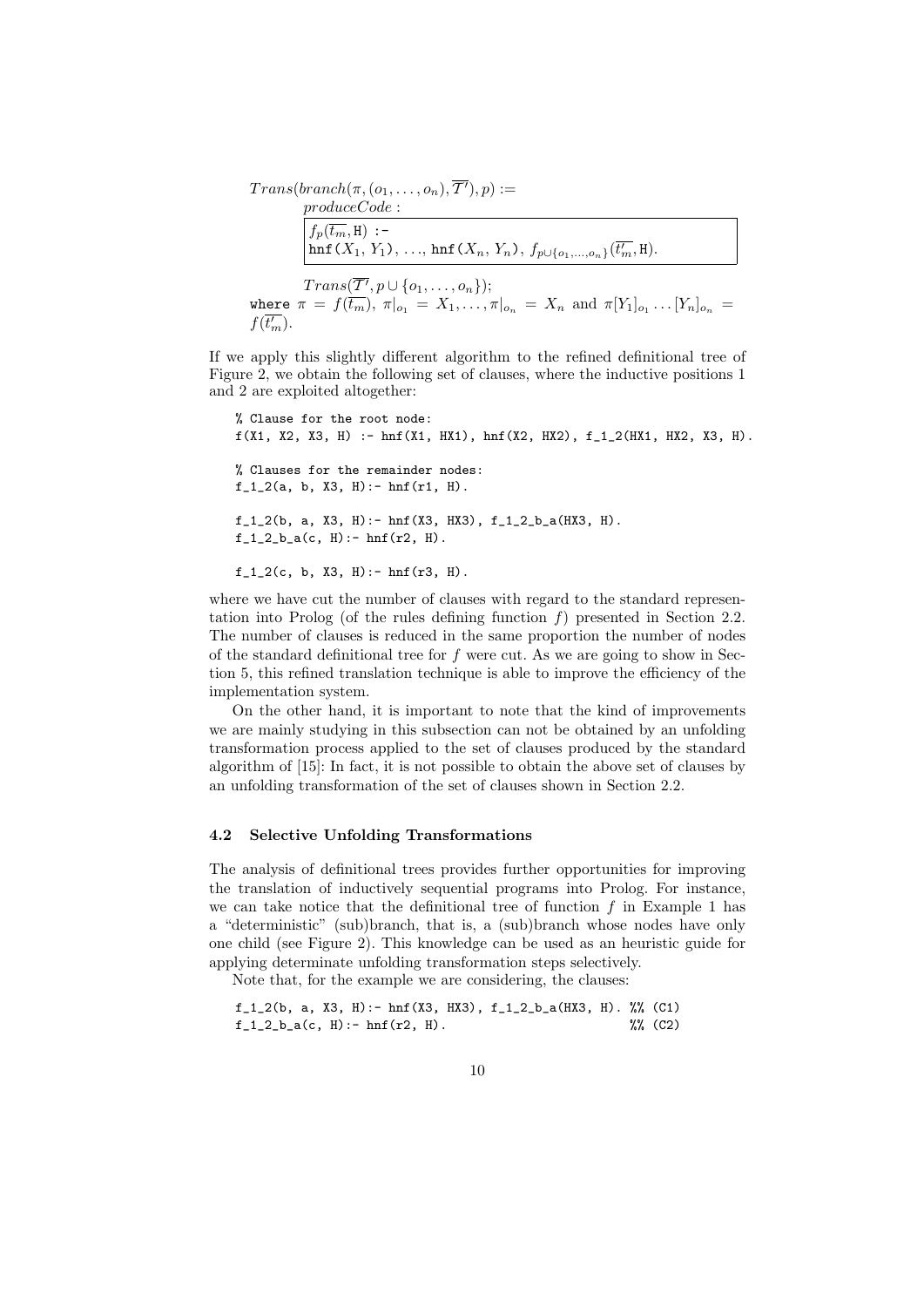can be merged into:

f\_1\_2(b, a, X3, H): - 
$$
hnf(X3, c)
$$
,  $hnf(r2, H)$ .  $\mathcal{W}(C')$ 

by applying a safe unfolding transformation in the style of Tamaki and Sato [23] but restricting ourselves to determinate atoms [11, 12] (i.e., an atom that matches exactly one clause head in the Prolog code): we get clause C1 (the unfolded clause) and we select the atom  $f_1_2_b = (HX3, H)$  in its body; this atom call is unifiable with the head of clause C2 (the *unique* unfolding clause for this atom call), with most general unifier  $\sigma = {\text{HX3/c}}$  (actually, a matcher); Therefore, we can perform a transformation step where C1 and C2 are instantiated applying  $\sigma$ , the atom call is unfolded and, afterwards, clauses C1 and C2 are replaced by  $C$ ,

This selective unfolding is preferable to a generalized (post–compilation) unfolding transformation process<sup>2</sup> which may degrade the efficiency of the compiled Prolog code. Moreover, this selective unfolding transformation can be easily integrated inside the compilation procedure described in [15]. It suffices to introduce an additional case in order to treat deterministic (sub)branches:

$$
Trans(\overline{T_n}, p) := Trans(T_1), ..., Trans(T_n);
$$
\n
$$
\vdots
$$
\n
$$
Trans(branch(\pi, o, \mathcal{T}^1), p) :=
$$
\n
$$
\text{if } \mathcal{T}^n = branch(\pi_n, o_n, \overline{\mathcal{T}'})
$$
\n
$$
produceCode :
$$
\n
$$
\begin{aligned}\nf_p(\overline{t_m}, \mathbf{H}) :=\\ \nf_p(\overline{t_m}, \mathbf{H}) :=\\ \nh\text{inf}(X, \pi_1|_o), \nh\text{inf}(\pi_1|_{o_1}, \pi_2|_{o_1}), ..., \nh\text{inf}(\pi_{n-1}|_{o_{n-1}}, \pi_n|_{o_{n-1}}),\\ \nh\text{inf}(\pi_n|_{o_n}, Y), f_{p \cup \{o, o_1, ..., o_n\}}(\overline{t'_m}, \mathbf{H}).\\ \nTrans(\overline{T'}, p \cup \{o, o_1, ..., o_n\});\\ \nelse if \quad \overline{T^n} = rule(\pi_n, \pi_n \to r)\\ \nproduceCode :\\ \nf_p(\overline{t_m}, \mathbf{H}) :=\\ \nh\text{inf}(X, \pi_1|_o), \nh\text{inf}(\pi_1|_{o_1}, \pi_2|_{o_1}), ..., \nh\text{inf}(\pi_{n-1}|_{o_{n-1}}, \pi_n|_{o_{n-1}}),\\ \nh\text{inf}(r, \mathbf{H}).\\ \nwhere \quad \pi = f(\overline{t_m}), \pi|_o = X, \mathcal{T}^1, ..., \mathcal{T}^n \text{ is the sequence of nodes in the deterministic (sub)branch with } \mathcal{T}^i = branch(\pi_i, o_i, \mathcal{T}^{i+1}), \text{ and } \pi_n[Y]_{o_n} =\\ \nf(\overline{t'_m}).\\ \n\vdots\n\end{aligned}
$$

Roughly speaking, the new case in the algorithm of [15] can be understood as follows. If there exists a deterministic (sub)branch visit its nodes in descending order forcing that the evaluation (to hnf) of the subterms at the inductive position  $o$  of a term be the flat constructor at position  $o$  of the child node. Proceed in this way until: i) a non deterministic node is reached; or ii) a leaf node is

<sup>2</sup> That is, a transformation process where non determinate atom calls are unfolded too.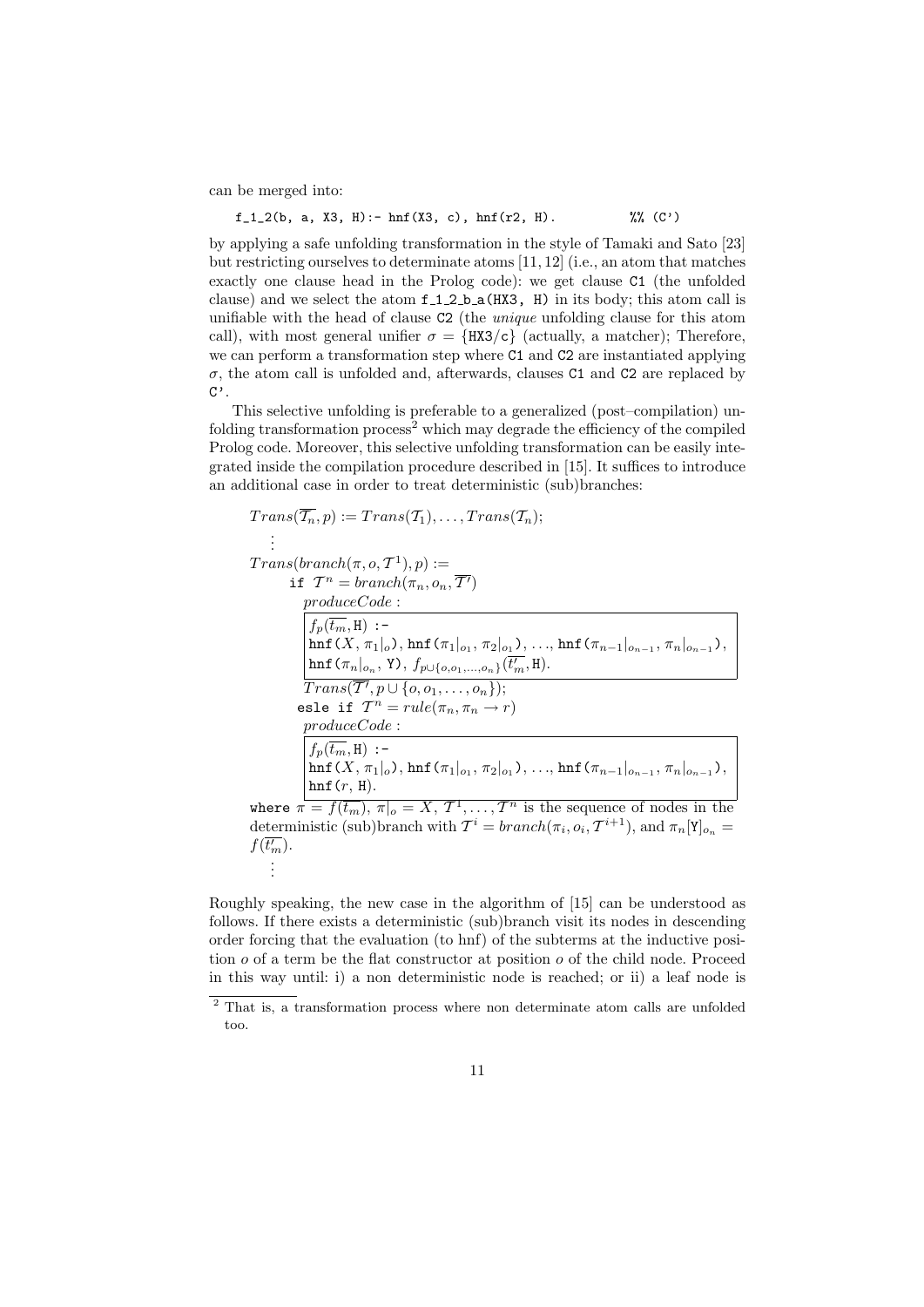reached and, in this case, evaluate the rhs of the rule to its hnf and stop the translation.

The last algorithm allows some improvements we have omitted by the lack of simplicity. First, it is possible to eliminate redundant arguments. Second, it is possible to exploit rule nodes (i.e., an atom call like  $\text{hnf}(r, H)$ ) to perform an additional determinate unfolding step<sup>3</sup>. Having all this in consideration, the following example illustrates the algorithm.

Example 3. Given the rules defining the partial function even:

 $R_1: even(0) \rightarrow true, \hspace{1cm} R_2: even(s(s(X)) \rightarrow even(X).$ 

The definitional tree for that function is:

 $branch(even(X_1), 1, ...)$  $rule(even(0), R<sub>1</sub>),$  $branch(even(s(X<sub>2</sub>)), 1.1, rule(even(s(s(X<sub>3</sub>)), R<sub>2</sub>))))$ 

and the Prolog code generated by the  $Trans$  algorithm is:

```
% Evaluation to head normal form (hnf).
hnf(even(X1), H) :- !, even(X1, H).
```

```
% Clause for the root node: it exploits the first inductive position
even(X1, H) :- hnf(X1, HX1), even_1(HX1, H).
```

```
even_1(0, true).
% Clause for the deterministic (sub)branch:
even_1(s(X2), H) :- hnf(X2, s(X3)), even(X3, H).
```
Note as the determinate call hnf(even(X3), H) has been unfolded (into the call even(X3, H) using the first rule for evaluating a hnf).

Therefore, our *Trans* algorithm, guided by the structure of a definitional tree, is able to reproduce the effect of a post-compilation unfolding transformation when it is applied selectively on determinate atom calls in the standard compiled Prolog code.

## 5 Experiments

We have made some experiments to verify the effectiveness of our proposals. We have instrumented the Prolog code obtained by the compilation of simple Curry programs by using the curry2prolog compiler of Pakcs [8] (an implementation of the multi–paradigm declarative language Curry [17]). We have introduced our translation techniques in the remainder Prolog code. For our first translation technique, the one using the refined representation of definitional trees, the results of the experiments are shown in Table 1. Runtime and memory occupation were measured on a Sun4 Sparc machine, running sicstus v3.8 under SunOS

<sup>&</sup>lt;sup>3</sup> These improvements are implemented in the curry2prolog compiler of PAKCS [8] for the standard cases.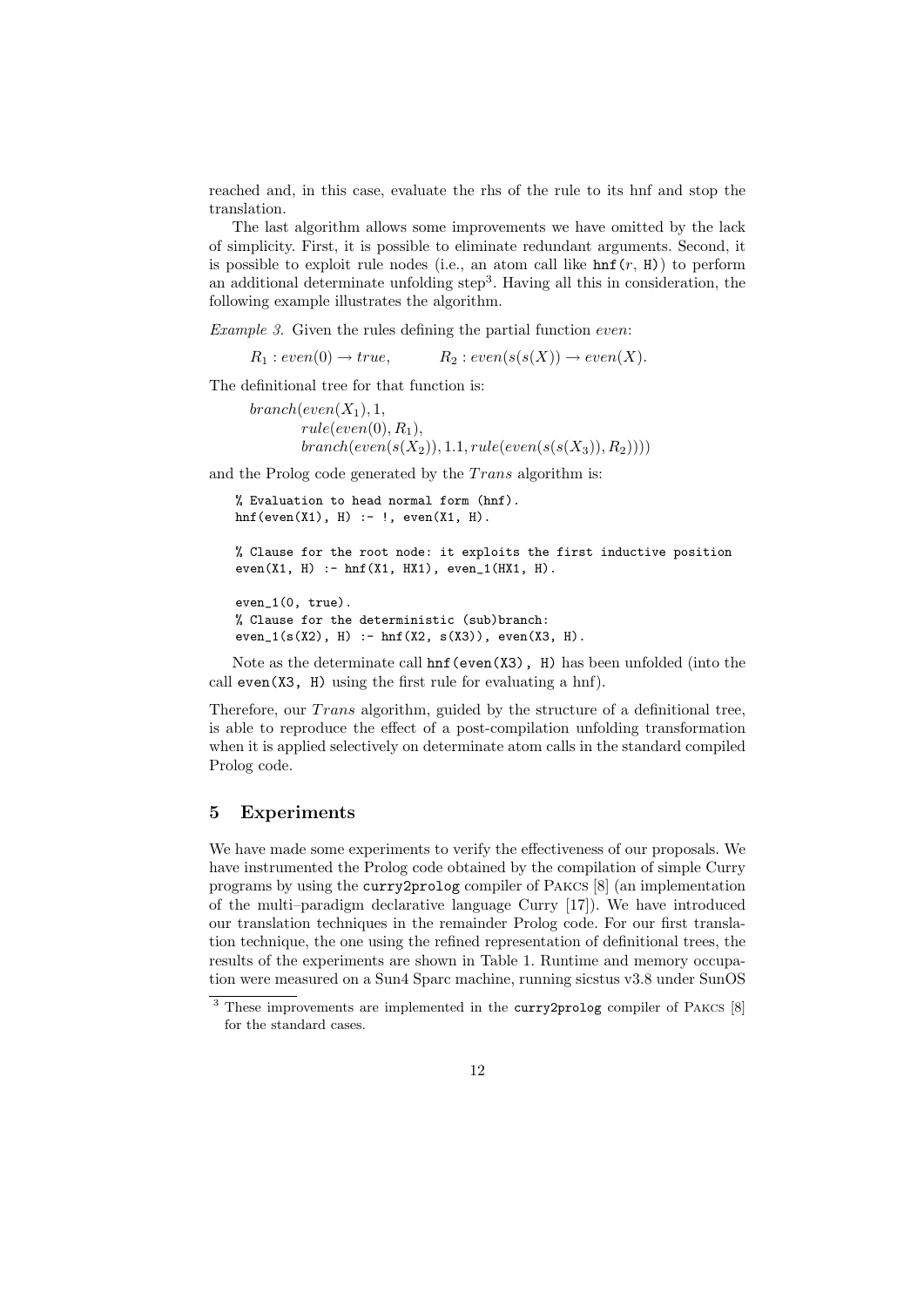v5.7. The "Speedup" column indicates the percentage of execution time saved by our translation technique. The values shown on that column are the percentage of the quantity computed by the formula  $(t_1 - t_2)/t_1$ , where  $t_1$  and  $t_2$  are the average runtimes, for several executions, of the proposed terms (goals) and Prolog programs obtained when we don't use  $(t_1)$  and we use  $(t_2)$  our translation technique. The "G. stack Imp." column reports the improvement of memory occupation for the computation. We have measured the percentage of global stack allocation. The amount of memory allocation measured between each execution remains constant. Most of the benchmark programs are extracted from

Table 1. Runtime speed up and memory usage improvements for some benchmark programs and terms.

| Benchmark Term |                                |         | Speedup G. stack Imp. |       |
|----------------|--------------------------------|---------|-----------------------|-------|
| family         | grandfather(., .)              | 19.9%   |                       | $0\%$ |
| geq            | geq(100000, 99999)             | $4.6\%$ | 16.2%                 |       |
| geq            | $\overline{geq(99999,100000)}$ | 4.3%    | 16.2%                 |       |
| xor            | $ xor(\_ , \_ )$               | 18.5%   |                       | $0\%$ |
| zip            | $\overline{zip}(L1, L2)$       | $3.6\%$ | 5.5%                  |       |
| zip3           | zip3(L1, L2, L2)               | 4.5%    |                       | 10%   |
|                | Average                        | $9.2\%$ | $7.9\%$               |       |

[17] and the standard prelude for Curry programs with slight modifications<sup>4</sup>. For the benchmark programs family and xor we evaluate all outcomes. The natural numbers are implemented in Peano notation, using zero and succ as constructors of the sort. In the zip and zip3 programs the input terms  $L1$  and L2 are lists of length 9.

Regarding the second translation technique, the one which implements selective unfolding transformations, for the benchmark program of Example 3 we obtain an average speedup of 11.7% and an improvement in memory usage of 14.7% for the term (goal)  $even(16000)$ .

Finally, the function  $f$  in Example 2 is a (rather artificial) function where we can apply both of our translation techniques, allowing us to illustrate their effect acting jointly and separately. Table 2 shows some different benchmarks, where we are comparing the efficiency of the Prolog code generate by the curry2prolog compiler with regard to the Prolog code generated by our first translation technique  $(ref)$ , the Prolog code generated by our second translation technique  $(det)$ and the Prolog code generated when we apply both of them (all). The results show that the effect of our techniques is accumulative.

<sup>4</sup> For example, zip (resp. zip3) is adapted for combining two (resp. three) lists of elements of equal length into one list of pairs (resp. triples) of the corresponding elements. However, this function also may be useful in a practical context (see [16], page 280).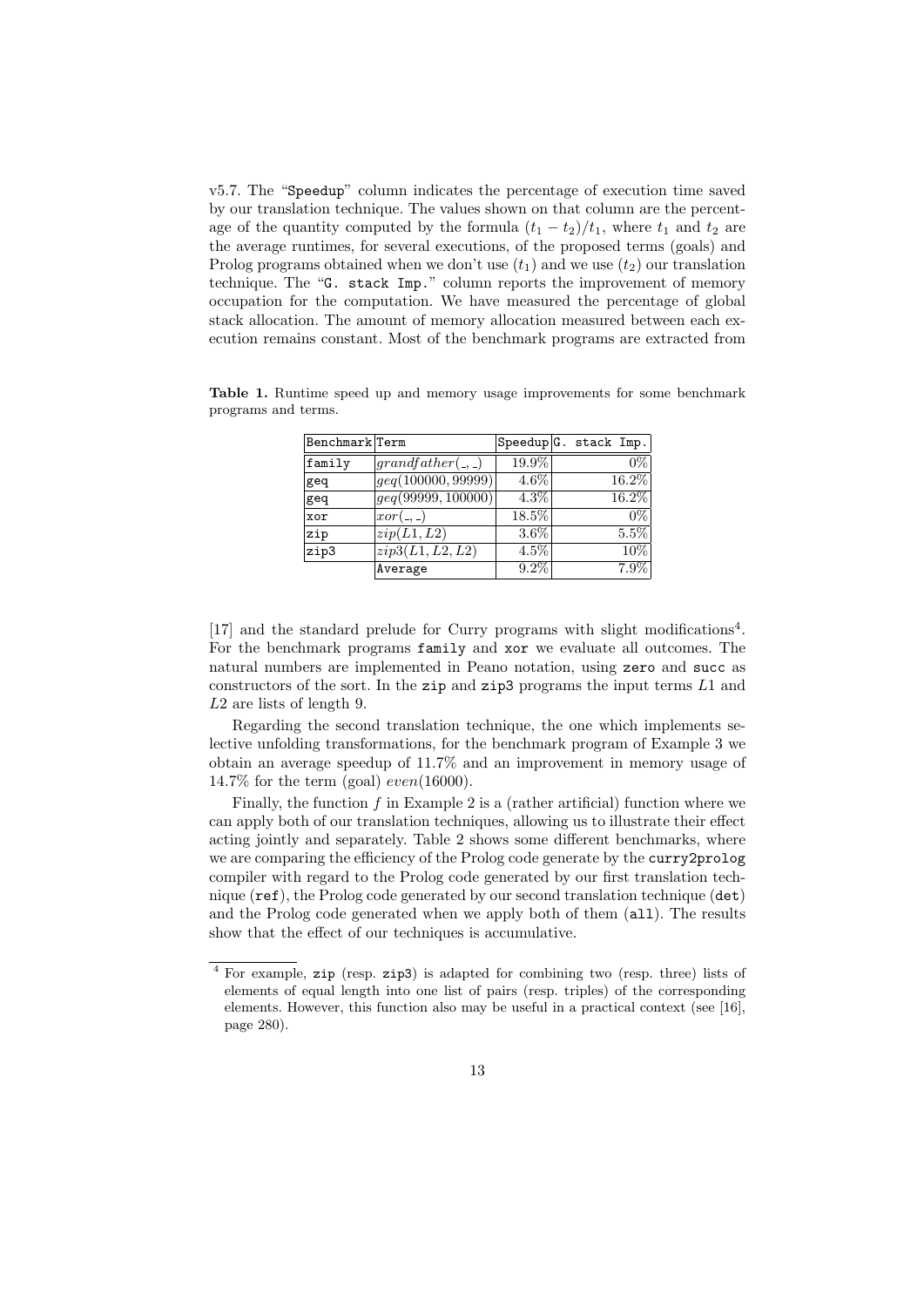|                                                       | f(50000, 100000) |  |  | f(100000, 50000) |         |  |  |       |
|-------------------------------------------------------|------------------|--|--|------------------|---------|--|--|-------|
| Benchmark Speedup G. stack Imp. Speedup G. stack Imp. |                  |  |  |                  |         |  |  |       |
| $ _{\mathrm{ref}}$                                    | $9.5\%$          |  |  | $11.4\%$         | $9.1\%$ |  |  | 10.8% |
| det                                                   | $7.7\%$          |  |  | $11.4\%$         | $7.1\%$ |  |  | 10.8% |
| a11                                                   | 18.9%            |  |  | $22.8\%$         | 18.3%   |  |  | 21.6% |

**Table 2.** Runtime speed up and memory usage improvements for the function  $f$  in Example 2.

More detailed information about the experiments and benchmark programs can be found in http://www.inf-cr.uclm.es/www/pjulian/publications.html.

# 6 Discussion and Related Work

In this section we discuss some important issues and we put them in relation to other research on functional logic programming and logic programming when it is convenient.

Elimination of ad hoc artifices. It is noteworthy that, in some cases, the benefits of our first translation scheme are obtained in an ad hoc way in actual needed narrowing into Prolog implementation systems. For instance, the standard definition of the strict equality used in non–strict functional logic languages is [13, 21]:

$$
c == c \rightarrow true
$$
  

$$
c(\overline{X_n}) == c(\overline{Y_n}) \rightarrow X_1 == Y_1 \& \& \dots \& \& X_n == Y_n
$$

where c is a constructor of arity 0 in the first rule and arity  $n > 0$  in the second rule. There is one of these rules for each constructor that appears in the program we are considering. Clearly, the strict equality has an associate definitional tree whose pattern  $(X_1 = X_2)$  has two uniformly demanded positions (positions 1) and 2) and, therefore, it can be translated using our first technique, that produces a set of Prolog clauses similar to the one obtained by the curry2prolog compiler. In fact, the curry2prolog compiler translates these rules into the following set of Prolog clauses<sup>5</sup>:

```
hnf(A==B,H):-!,seq(A,B,H).
seq(A, B, H):-hnf(A, F),hnf(B, G),seq_hnf(F, G, H).
seq_hnf(true,true,H):-!,hnf(true,H).
seq_hnf(false,false,H):-!,hnf(true,H).
seq\_hnf(c,c,H):-!, hnf(true,H).
seq\_hnf(c(A1,...,Z1),c(A2,...,Z2),H) :- !,
```
<sup>5</sup> Note that, we have simplified the code produced by the curry2prolog compiler in order to increase its readability and facilitate the comparison with our proposal.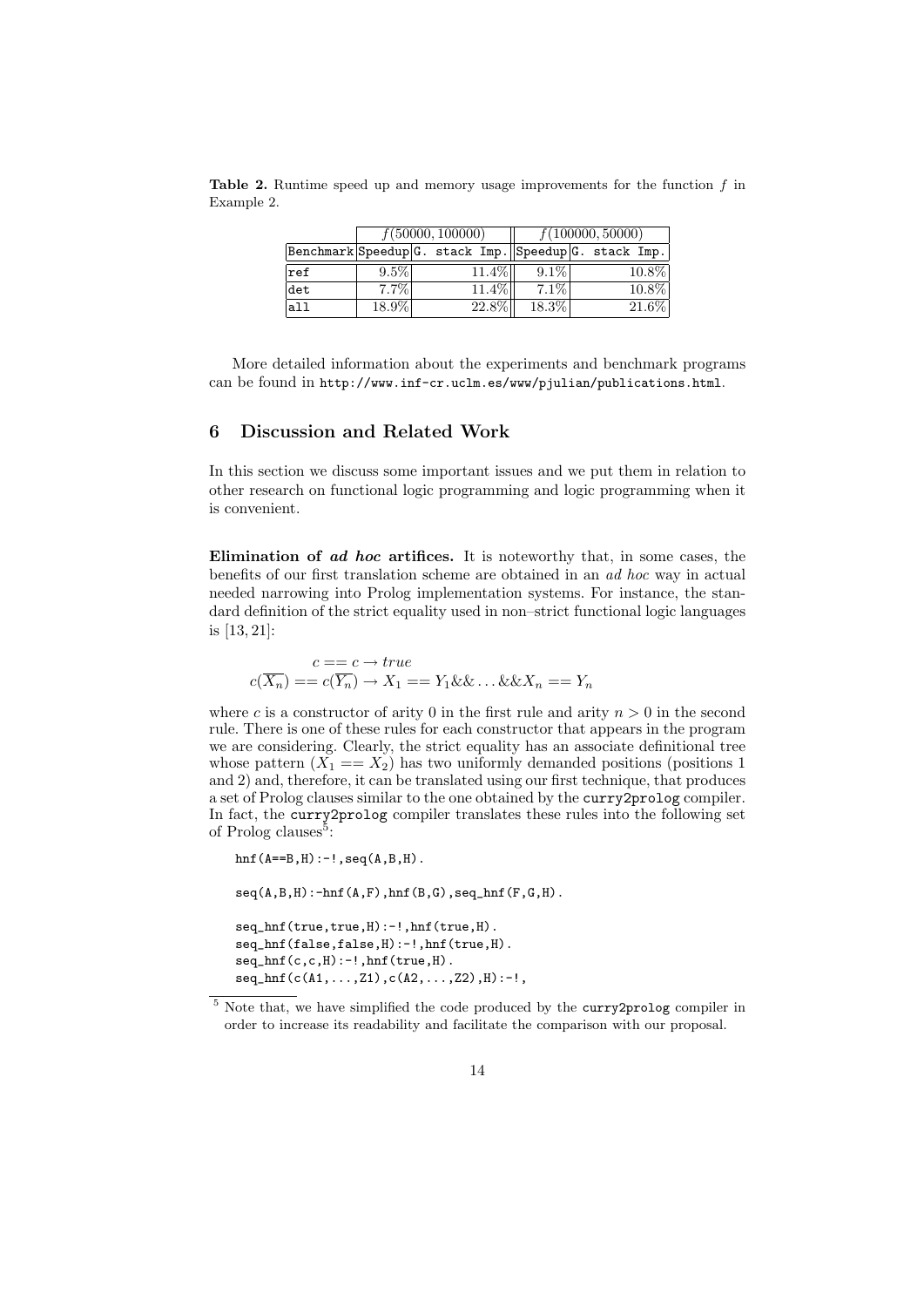#### hnf(&&(A1==A1,&&(B1==B2,&&(...,&&(Z1==Z2,true)))),H).

Thus, the curry2prolog compiler produces an optimal representation of the strict equality which is treated as a special system function with an ad hoc predefined translation into Prolog, instead of using the standard translation algorithm which is applied for the translation of user defined functions.

Failing derivations. Our first contribution, as well as the overall theory of needed evaluation, is interesting for computations that succeed. However it is important to say that some problems may arise when a computation does not terminate or fails. For example, given the (partial) function

 $f(a, a) \rightarrow a$ 

the standard compilation into Prolog is:

```
f(A,B,C) :- hnf(A,F), f_1(F,B,C).
f_1(a,A,B) :- hnf(A,E), f_1_a_2(E,B).
f_1_a_2(a,a).
```
while our first translation technique produces:

 $f(A,B,C)$  :- hnf(A,F), hnf(B,G),  $f_1(F,G,C)$ .  $f_1(a,a,a)$ .

Now, if we want to compute the term  $f(b, \text{ expensive\_term})$ , the standard implementation detects the failure after the computation of the first argument. On the other hand, the new implementation computes the expensive term (to hnf) for nothing. Of course, the standard implementation has problems too  $-e.g.$  if we compute the term f(expensive term, b), it also computes the expensive term (to hnf)—, but it may have a better behavior on this problem. Thus, in a sequential implementation, the performance of our first translation technique may be in danger when subterms, at uniformly demanded positions, are evaluated (to hnf) jointly with an other subterm whose evaluation (to hnf) produces a failure. An alternative to overcome this practical disadvantage is to evaluate these subterms in parallel, introducing monitoring techniques able to detect the failure as soon as possible and then to stop the streams of the computation.

Clause indexing and direct implementation into Prolog. Clause indexing is a technique, used in the implementation of Prolog compilers, that aims to reduce the number of clauses on which unification with a goal is performed. In general, indexing techniques are based on the inspection of the outermost function symbol of one o more arguments in a clause head. If the predicate symbol and the respective indexed symbols of the clause head and the goal coincide, then the clause is selected as part of the filtered set. Afterwards, the set of clauses in the filtered set (presumably smaller than the original one) is attempted to unify with the goal. Most sophisticated indexing techniques as those described in [22] perform indexing on all non variable symbols of a clause head (losing no significant structural information). Also, these techniques are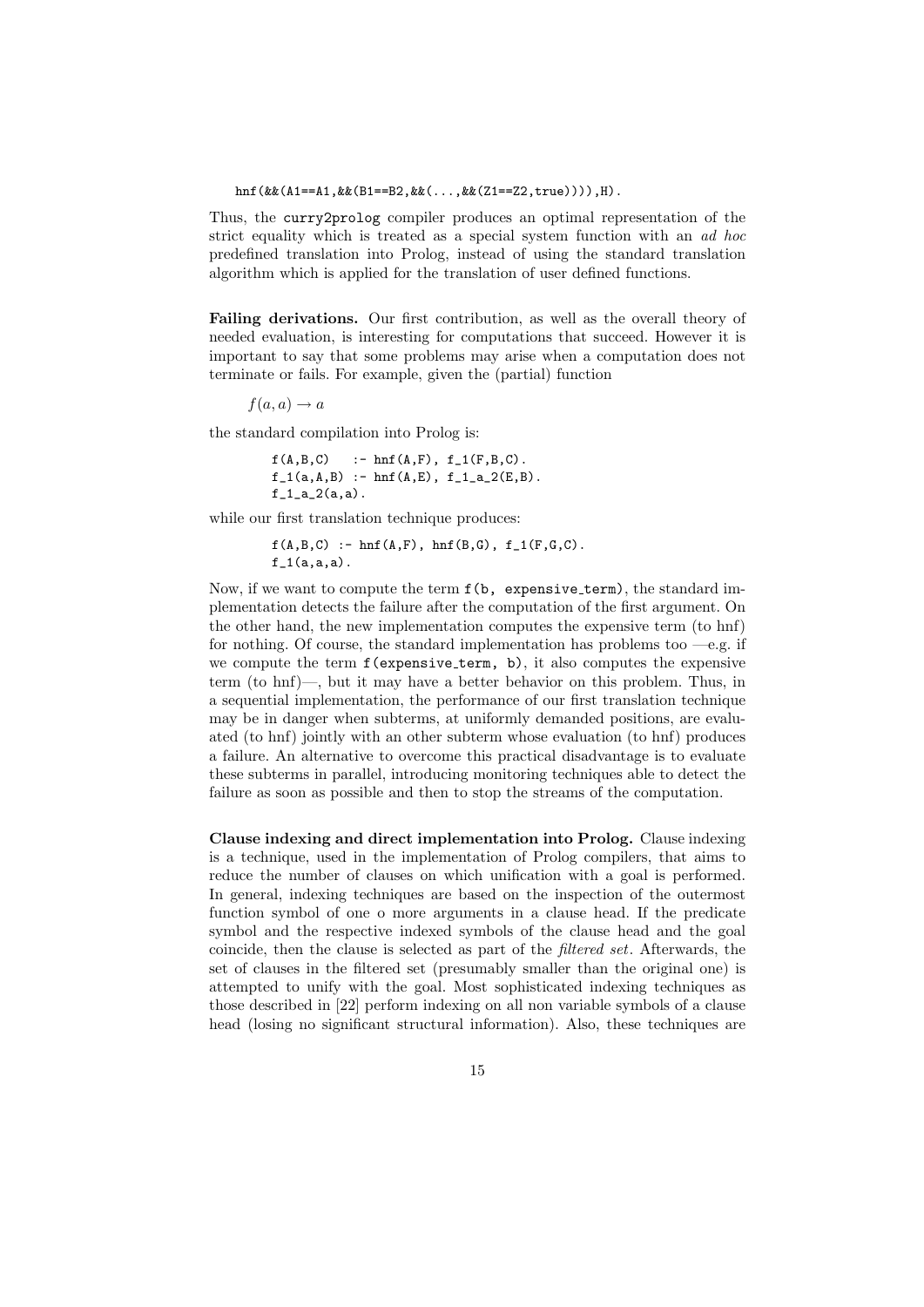able to obtain the unifier during the indexing process. Although it seems to have some similarities between indexing techniques and the standard operational mechanism of functional logic languages, there is a big difference: in the context of pure logic languages terms are dead structures. However, in the context of this work, the concept of evaluation strategy relays on the existence and manipulation of nested alive terms. The needed narrowing strategy, as defined in [7], is an application from terms and partial definitional trees to sets of triples (position, rule, substitution), where each triple gives the position of a term, the rule of the program and the unifier substitution (not necessarily a most general one) used in a narrowing step. Our work is concerned in the optimization of certain implementation techniques of needed narrowing into Prolog.

On the other hand, it is possible a direct representation of a function into Prolog which is often more efficient, since term structures with nested functions calls are not generated. However, a direct implementation corresponds to a callby-value strategy, that lacks some valuable properties (as the ability of handle infinite data structures or a good termination behavior) [15].

Determinate unfolding. Determinate unfolding [11, 12] has been proposed as a way to ensure that the specialization of a logic program will never duplicate computations. The advantages of determinate unfolding transformations, in the context of the implementation of functional logic languages into Prolog, were suggested in [15] and [9]. They proposed to apply determinate unfolding as a post-compilation process but actually, in the curry2prolog compiler, determinate unfolding steps are only applied to unfold the atom calls produced by rule nodes. The novel of our proposal is that it exploits all opportunities for determinate unfolding in a systematic way and it is embedded inside the compilation process.

### 7 Conclusions

In this paper we have introduced a refined representation of definitional trees that eliminates the indeterminism in the selection of definitional trees in the context of the needed narrowing strategy (Actually, there is only one refined definitional tree for each inductively sequential function). We have defined two translation techniques based in the analysis of (refined) definitional trees. Although the results of the experiments section reveals a good behavior of these translation techniques, it is difficult to evaluate which may be their impact over the whole system, since the improvements appear when we can detect patterns that have several uniformly demanded positions or the existence of deterministic (sub)branches in a (refined) definitional tree. Nevertheless, our work shows that there is a potential for the improvement of actual (needed) narrowing implementation systems: we obtain valuable improvements of execution time and memory allocation when our translation techniques are relevant. For the case of inductively sequential functions without the features aforementioned, our translation schemes are conservative and don't produce runtime speedups or memory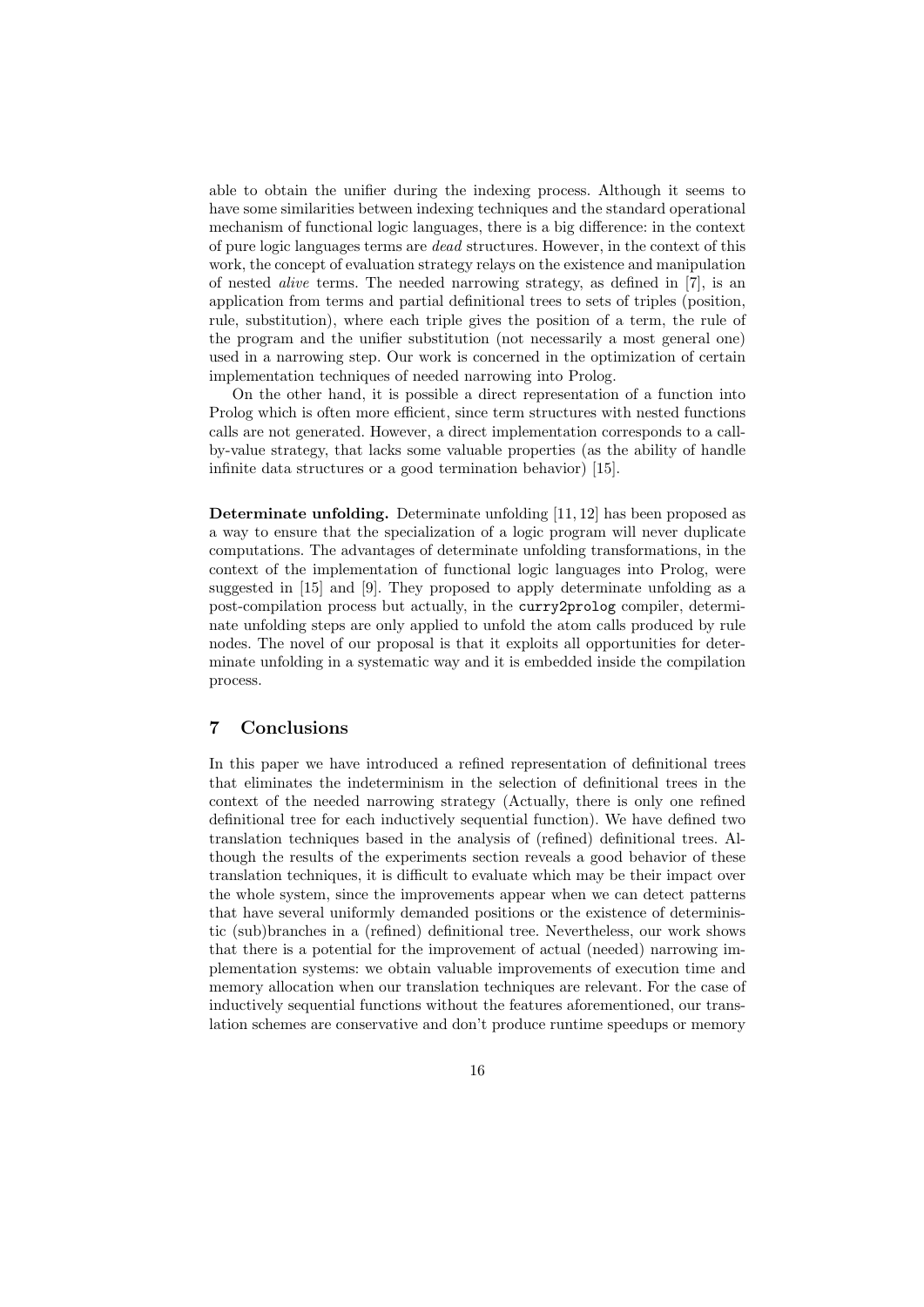allocation improvements. Although failing derivations are rather a problematic case where the performance of our first translation technique may be in danger, we can deal with these problem by introducing concurrent computations, in order to guarantee that slowdowns, with regard to standard implementations of needed narrowing into Prolog, are not produced. Hence, the occurrence of several inductive position in a pattern can be considered as a signal for exploiting implicit parallelism.

On the other hand, our simple translation techniques are able to eliminate some ad hoc artifices in actual implementations of (needed) narrowing into Prolog, providing a systematic and efficient translation mechanism. Moreover, the ideas we have just developed can be introduced with a modest programming effort in standard implementations of needed narrowing into Prolog (such as the Pakcs [8] implementation of Curry) and in other implementations based on the use of definitional trees (e.g., the implementation of the functional logic language  $TOY[19]$ , since they don't modify their basic structures.

### Acknowledgements

We gratefully acknowledge Sergio Antoy for clarifying us some aspects of the theoretical/practical dimension of the failing derivations problem. Also, we thank Ginés Moreno for many useful discussions on the advantages of introducing selective unfolding transformations.

### References

- 1. M. Alpuente, M. Falaschi, P. Julián, and G. Vidal. Uniform Lazy Narrowing. Journal of Logic and Computation, 13(2):27, March/April 2003.
- 2. S. Antoy. Definitional trees. In Proc. of the 3rd Int'l Conference on Algebraic and Logic Programming, ALP'92, volume 632 of Lecture Notes in Computer Science, pages 143–157. Springer-Verlag, Berlin, 1992.
- 3. S. Antoy. Needed Narrowing in Prolog. Technical Report Technical Report 96-2, Portland State University, 1996. Full version of extended abstract in [6].
- 4. S. Antoy. Optimal non-deterministic functional logic computations. In Proc. of the Int'l Conference on Algebraic and Logic Programming, ALP'97, volume 1298 of Lecture Notes in Computer Science, pages 16–30. Springer-Verlag, Berlin, 1997.
- 5. S. Antoy. Constructor-based conditional narrowing. In Proc. of 3rd Int'l Conf. on Principles and Practice of Declarative Programming (PPDP'01). Springer LNCS, 2001.
- 6. S. Antoy. Needed Narrowing in Prolog. In Proc. of the 8th Int'l Symp. on Prog. Lang., Implementations, Logics, and Programs, Lecture Notes in Computer Science, pages 473–474. Aachen University, Germany, Sept. 1996.
- 7. S. Antoy, R. Echahed, and M. Hanus. A Needed Narrowing Strategy. Journal of the ACM, 47(4):776–822, July 2000.
- 8. S. Antoy, M. Engelke, M. Hanus, K. Höppner, J. Koj, P. Niederau, R. Sadre, and F. Steiner. Pakcs 1.5 : The Portland Aachen Kiel Curry System User Manual. Technical Report Version of May, 25, University of Kiel, Germany, 2003. Available from URL: http://www.informatik.uni-kiel.de/ pakcs/.